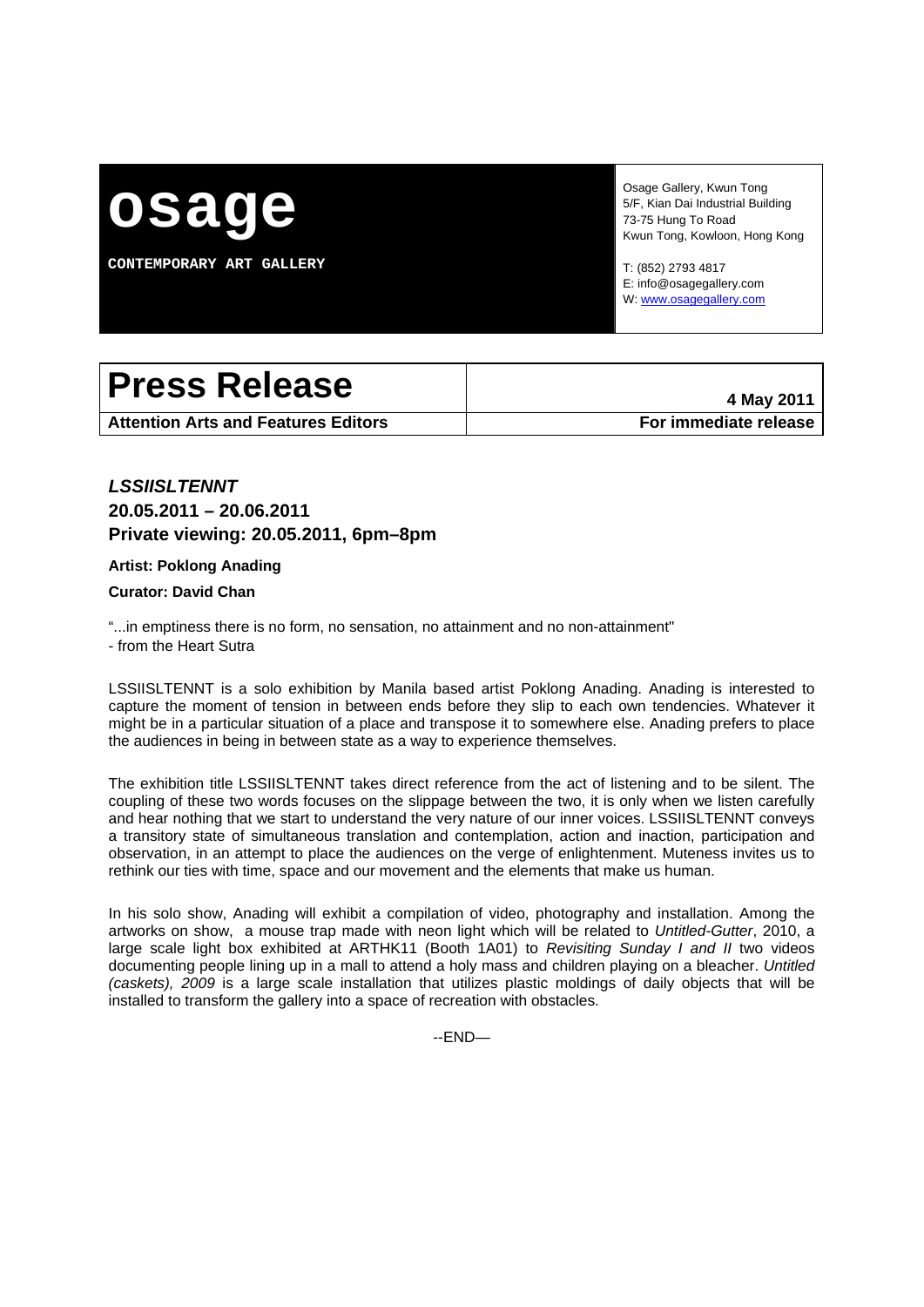### **ABOUT** *LSSIISLTENNT*

| Artist:                                               | Poklong Anading                                             |
|-------------------------------------------------------|-------------------------------------------------------------|
| Curator:                                              | David CHAN                                                  |
| Venue:                                                | Osage Gallery, Soho                                         |
| Address:                                              | 45 Caine Road, Lower Ground Shop 1, Cnr Old Bailey St, Soho |
|                                                       | Central, Hong Kong                                          |
| Tel:                                                  | (852) 2793 4817                                             |
| <b>Exhibition Duration:</b>                           | 20 May 2011 till 20 June 2011                               |
| Private Viewing and<br>Opening Reception:             | 19 May 2011 (Thursday), 6.00pm                              |
| Private Viewing and<br>Opening Reception<br>Sponsors: | San Miguel<br>ttel.                                         |

# **[ENCL.] APPENDIX A: ABOUT THE ARTIST**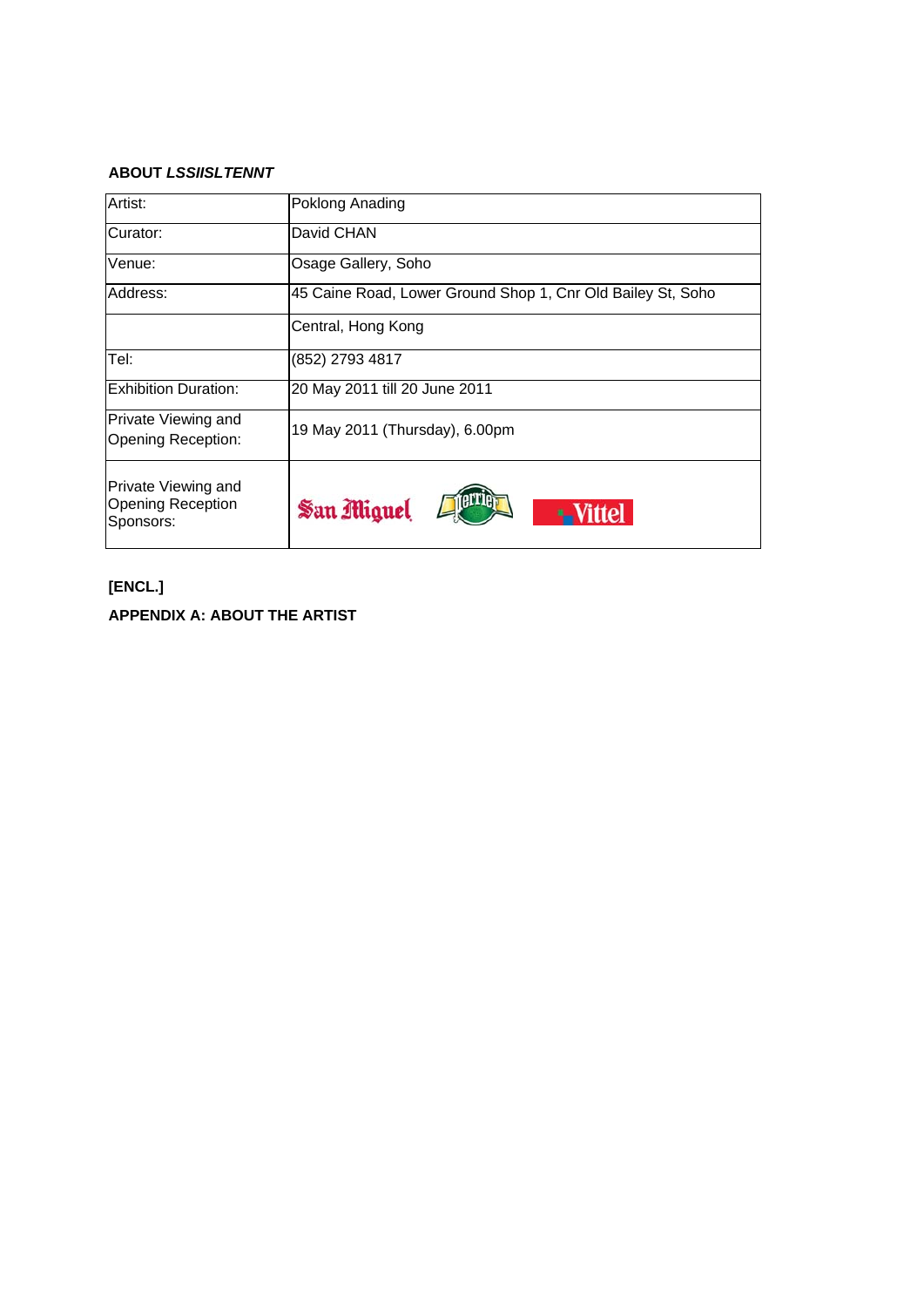### **APPENDIX A: ABOUT THE ARTIST**

**Poklong Anading**'s art investigates the politics and metaphysics of representation. In his photographic works, he exposes the limiting and enabling conditions that structure the Gaze and our encounter with the perceived Other. With his video and mixed-media installations, foregrounds the centrality of time and process, and the entanglement of the viewer in the artwork. Through his work, Anading aims to transform the time and place of looking into the time and place of meditation — where it becomes possible to reimagine and re-orient our relation to others and the things of the world.

Anading received his BFA in Painting from the University of the Philippines in 1999. He has exhibited in galleries and museums in Manila, USA, Japan, Australia, South Korea, Hong Kong, Taiwan, Denmark, Malaysia and China. He participated in the 4<sup>th</sup>Gwangju Biennale in 2002 and the 2009 Jakarta. Anading has several awards including the First Prize for the 12<sup>th</sup>Gawad CCP for Experimental Video in 1000 and the Thirteen Artists Awards in 2006. He is a two-time recipient of the Ateneo Art Awards (2006 and 2008), participating in the Studio Residency Grants in The Kings Cross Art Project in Sydney, Australia and the Common Networks Foundation in Bandung, Indonesia. He was among the artists of the group show *Complete & Unabridged Part II* (2011), Osage Gallery, Hong Kong. His most recent exhibitions in 2010 include *Rainbow Asia* – a survey of contemporary Southeast Asian art in Seoul, *The Bastards of Misrepresentation* at the Freies Museum, Berlin, and his solo show, *Die Map FürGudbuys*, held at the Galerie Zimmermann Kratochwill, Austria.